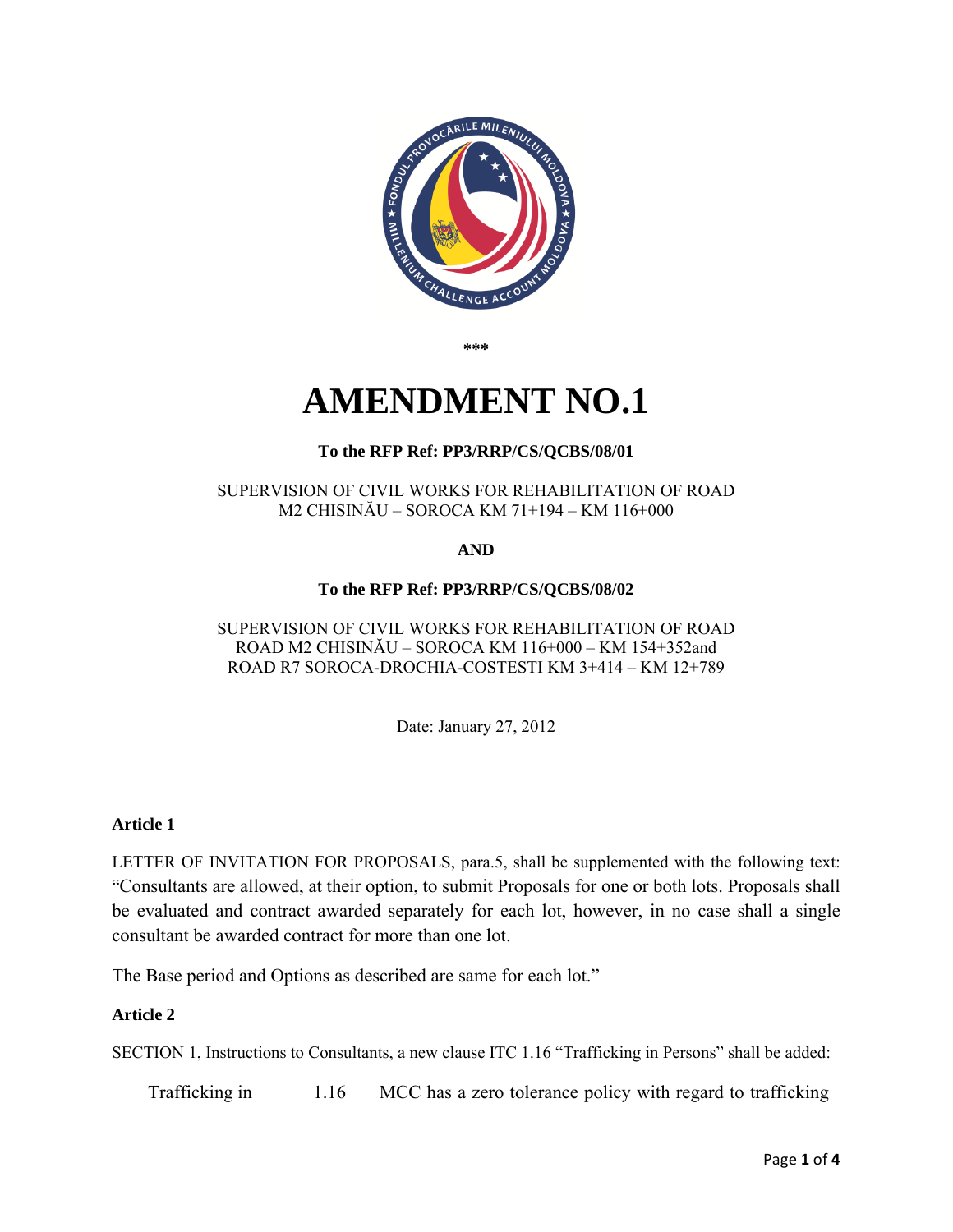- Persons in persons. Trafficking in persons (TIP) is the crime of using force, fraud, and/or coercion to exploit another person. Human trafficking can take the form of domestic servitude, peonage, forced labor, sexual servitude, bonded labor, and the use of child soldiers. This practice deprives people of their human rights and freedoms, increases global health risks, fuels growing networks of organized crime, and can sustain levels of poverty and impede development. MCC is committed to working with partner countries to ensure appropriate steps are taken to prevent, mitigate, and monitor TIP risks in the countries it partners with and projects it funds.
	- 1.16.1 The Description of Services set out certain prohibitions, Consultant requirements, remedies and other provisions that will be made a binding part of any Contract that may be entered into with respect to this procurement. As such, those provisions should be given careful consideration.
	- 1.16.2 Additional information on MCC's requirements aimed at combating TIP can be found in Part 15 of *MCC's Program Procurement Guidelines* on the MCC website [http://www.mcc.gov/pages/business/guidelines.](http://www.mcc.gov/pages/business/guidelines)

# **Article 3**

Section 2, Proposal Data Sheet, Sub-clause ITC1.3, at the end the text shall be complemented with the following text:

- "Lot 1 Construction Supervision of the works contracts PP3/RRP/W/CB/01/01 and PP3/RRP/W/CB/01/02;
- Lot  $2$  Construction Supervision of the works contracts PP3/RRP/W/CB/01/03 and PP3/RRP/W/CB/01/04."

## **Article 4**

Section 2, Proposal Data Sheet, Sub-clause ITC 3.3(b), the figure "208" shall be substituted by the figure "218". The text shall be complemented with the following sentence: "This input is equal to each lot".

## **Article 5**

SECTION 2, Proposal Data Sheet, Clause ITC4.3, the text"Technical Proposal - CD" shall be replaced with the text "Lot #1 Technical Proposal - CD" or "Lot #2 Technical Proposal - CD", as appropriate" and the text "Financial Proposal - CD" shall be replaced with the text"Lot #1 Financial Proposal - CD" or "Lot #2 Financial Proposal - CD", as appropriate".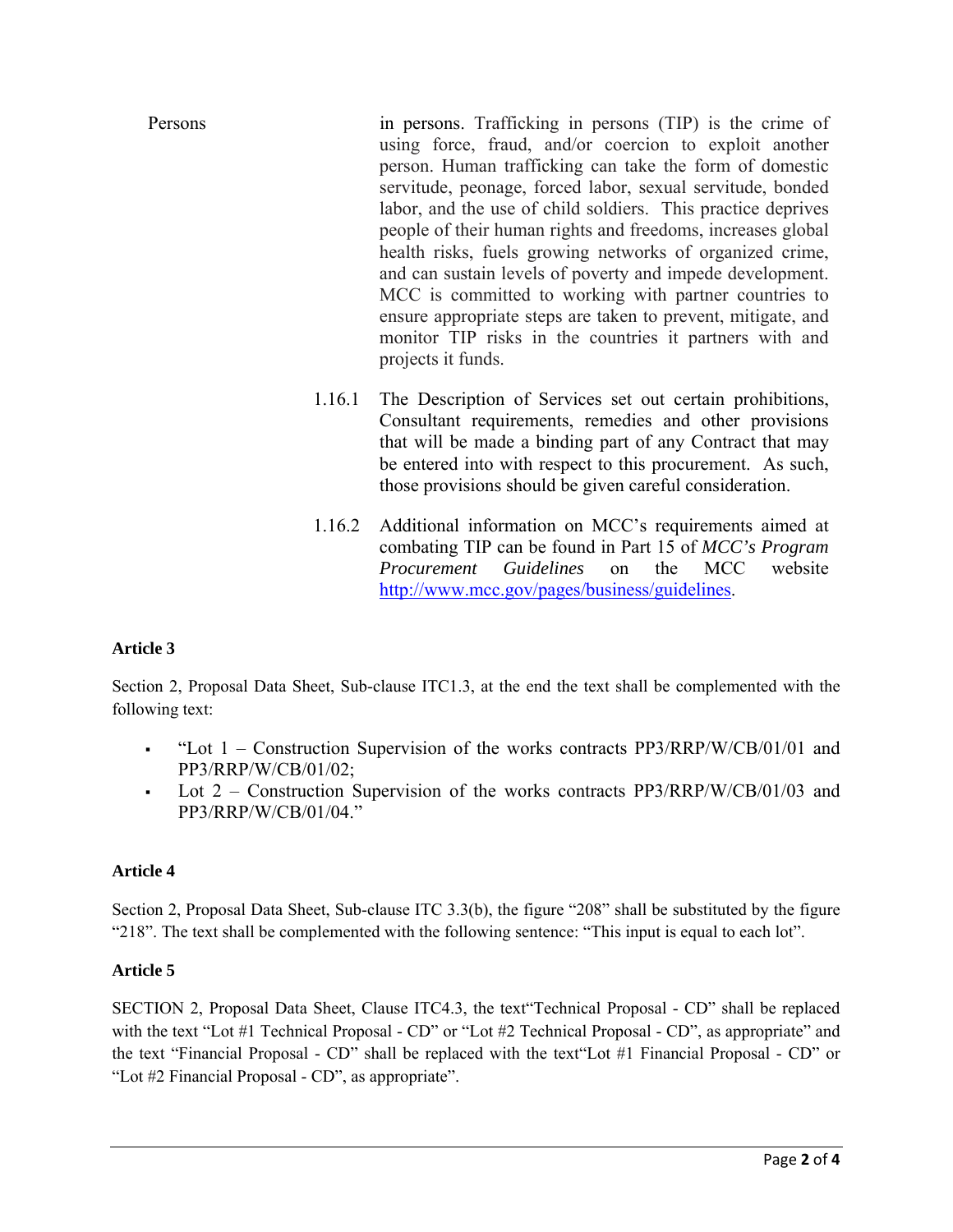## **Article 6**

SECTION 2, Proposal Data Sheet, Clause ITC4.4, at the end shall be complemented with the text "Each parcel shall bear the number of lot for which the proposal is submitted".

## **Article 7**

SECTION 2, Proposal Data Sheet, Clause ITC 6.1, at the end of text, the following new text shall be added:

"(a) If as a result of the combined evaluation of the technical and financial proposal and positive determination of the price reasonableness, the same company is the highest ranked for both lots, the firm shall be requested, before initiating the negotiations, to confirm in written the lot which it selects to negotiate ("Selected Lot").

(b) However, such highest ranked firm will not have the right to choose as stipulated in the para.(a) hereinabove in case such firm is the only one which passes minimal technical qualifying score for any of the lots. In such case, the firm shall be invited for negotiation of the lot for which it is the only one which passes minimal technical qualifying score.

(c) Upon receipt of the confirmation requested in the para.(a) hereinabove, such highest ranked firm shall be invited for negotiations of the contract for the Selected Lot, shall not be further considered for the other remaining lot ("Remaining Lot") and the next highest ranked firm shall be invited for negotiations of the contract for theRemaining Lot.

(d) In case of termination of the negotiations with the highest ranked firms,requirements of the paras. (a) - (c) hereinabove shall be applicable accordingly to any case of subsequent negotiation with any next highest ranked firm.

## **Article 8**

SECTION 2, Proposal Data Sheet, Clause ITC7.2, at the end of text, the following new text shall be added:

Failure by the highest ranked firm to successfully negotiate the contract for the Selected Lot shall not restate its right to be considered for negotiation of the contract for the Remaining Lot.

## **Article 9**

The fourth and fifths paragraphs in Form FIN-2, PRICE SUMMARY, shall be substituted with the following text:

**"Option 1 Contract**: a fixed price lump sum contract to cover the second part of the Construction Supervision activities, to be activated subject to the successful performance of the Consultant during the Base Contract period, as determined at the sole discretion of MCA-Moldova. This Option is for a twelve (12) months period for the initial pricing purpose, but could be longer of twelve (12) months or time required for the acceptance of works. If the time is extended beyond 12 months, a separate contract amendment shall be negotiated, and need not be priced at this time. This negotiation shall be solely based on the unit prices proposed in Form FIN 4 at the time of the original proposal submission. MCA-Moldova shall notify the Consultant